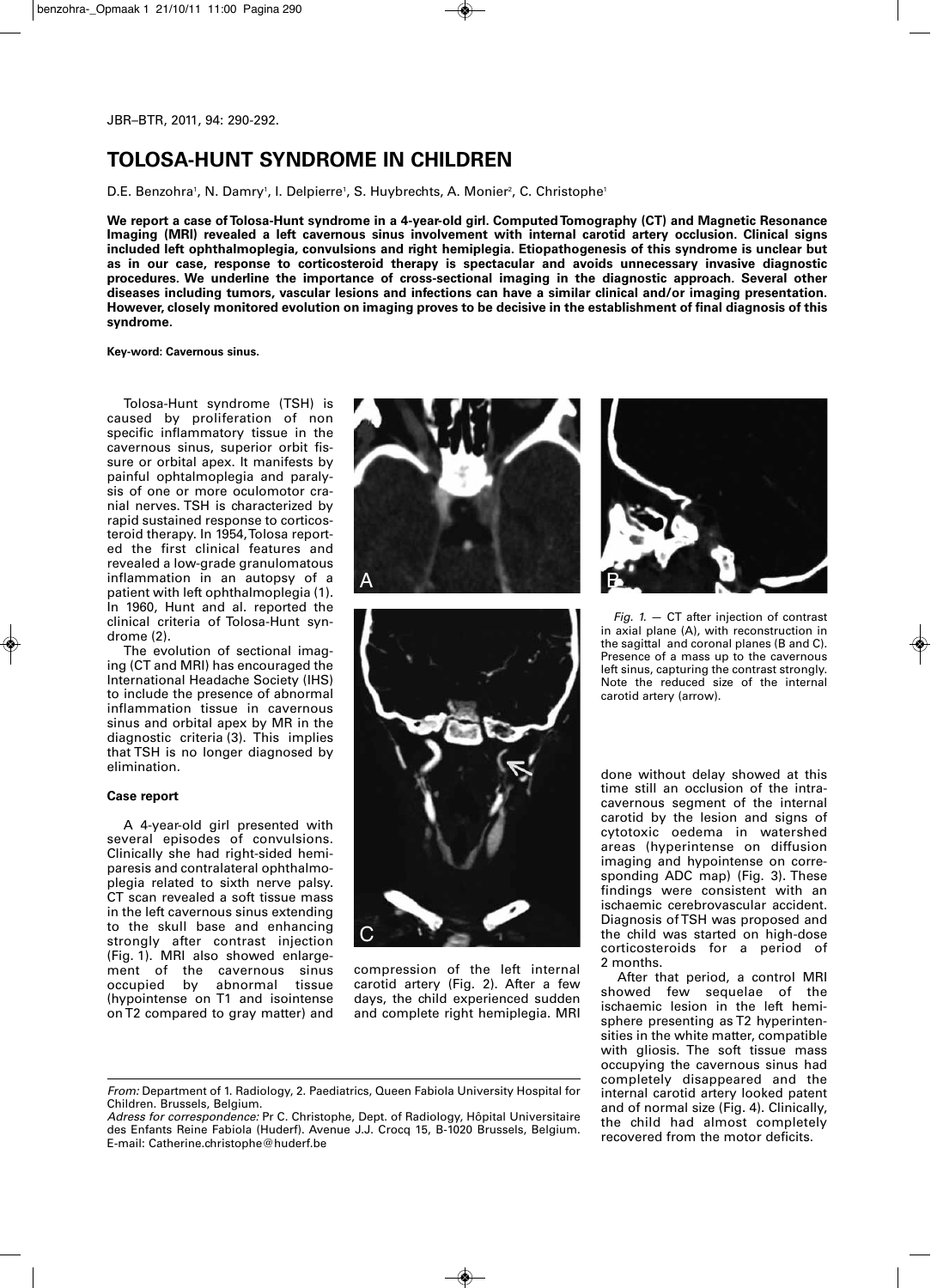

*Fig. 2.*  $-$  T2-weighted (A) and proton density (B). MRI showed a latero-sellar mass bulging the left cavernous sinus with occlusion of the internal carotid in its intracavernous portion.



*Fig. 3.* — Diffuse involvement of the left deep white matter, hyperintense on diffusion with hypointensity on corresponding ADC map (A), T2 (B) and FLAIR (C) sequences in relation with ischemic lesion in the watershed area of the left internal carotid.

## **Discussion**

TSH syndrome is defined as the presence of granulomatous and inflammatory soft tissue in the cavernous fossa, in the orbit apex or in the orbit itself (4). Its etiology remains unclear. As in our case, it is characterized by rapid response to corticosteroids and obviates the need for surgical exploration which can be hazardous due to small amount of pathological tissue and its relative inaccessibility. Clinical presentation which associates ophtalmo-

plegia during more than 2 months and one or more cranial nerve palsy with rapid response to steroid treatment allows the diagnosis to be evoked (5), after having discarded other diseases with a similar presentation. These include aneurysm of the intracavernous segment of internal carotid artery, carotid-cavernous fistula, intra-cavernous meningioma, primitive lymphoma, tuberculosis and sarcoidosis (6).

CT or MR angiography can easily exclude an aneurysm of the carotid artery. If complicated, a carotid-cavernous fistula can develop giving rise to exophtalmia and chemosis. In that case, MRI shows ophtalmic and cavernous veins dilatation (7).

Although rare in children, cavernous meningioma can give the same symptoms and presents the same features on MRI (hypointense on T1 and strong enhancement after injection) (8). Nevertheless, there is no response to steroid treatment.

Primitive lymphoma is rare and usualy bilateral. It can particularly mimic THS as it also responds to steroid therapy (9). However, its